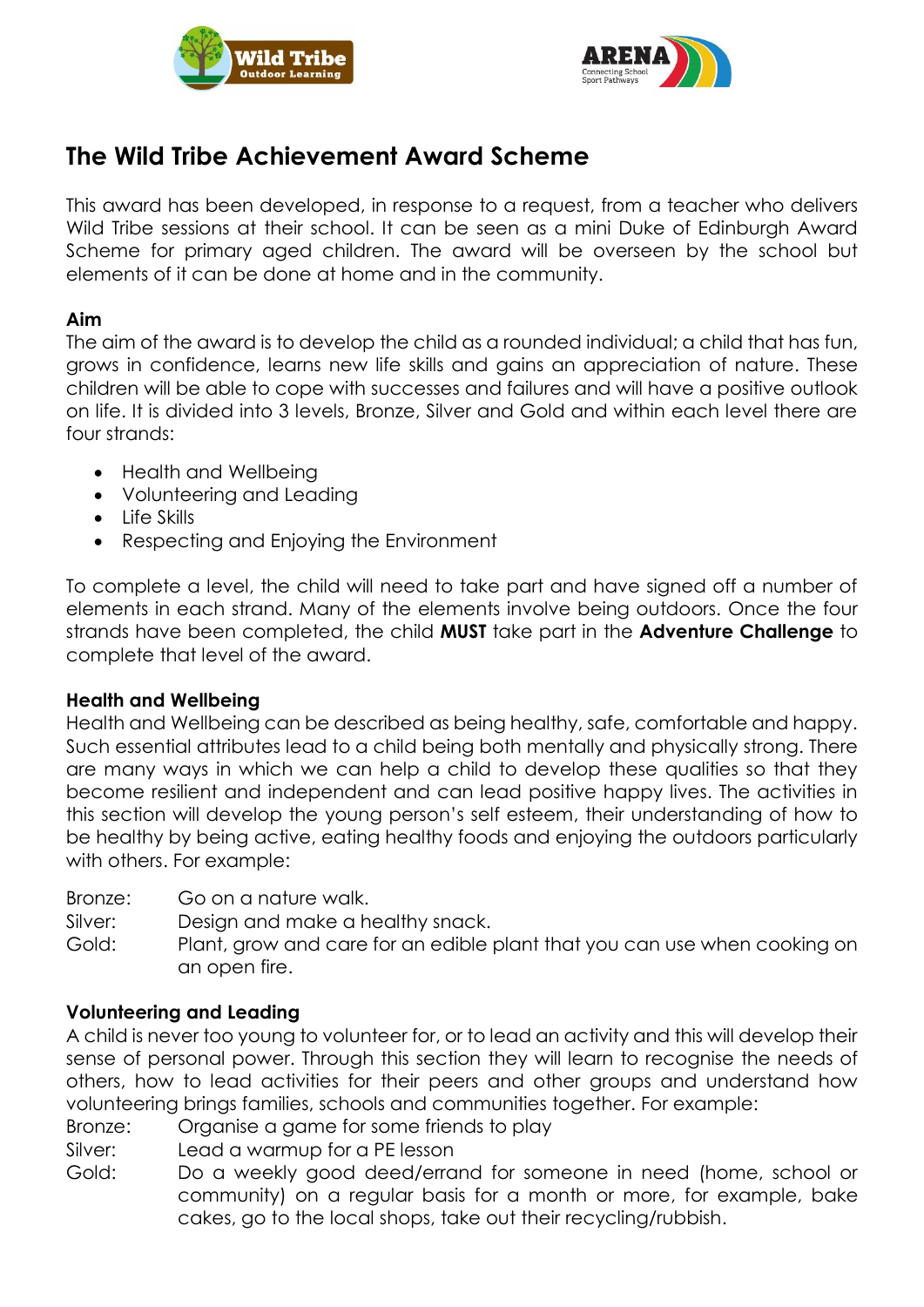



# **Life Skills**

There are many skills essential for life especially if we want to be healthy and happy and this section encourages children to learn new skills such as First Aid, safe biking, using tools safely and for a purpose, lighting fires, cooking in the outdoors and working as a team. For example:

- Bronze: First Aid: Learn your own address, home emergency phone number and how to make an emergency call.
- Silver: Use a tool safely to make something out of wood.
- Gold: Take part in Bikeability Level 2.

# **Respecting and Enjoying the Natural Environment**

The outdoors is such a fabulous place to be whether it is the beach on a windswept day, the moors on a moonlit night, the local woods or park, the school site or your back yard / garden. Research has shown how being and enjoying the outdoors can have a major impact on our health and wellbeing and this section promotes some fun but also challenging activities for children to tackle. The activities use the skills from the previous section along with their understanding of how to be resilient. It also teaches them to respect the environment – to look after it for future generations. For example:

- Bronze: Identify 4 trees and take leaf or bark rubbings of them.
- Silver: With supervision, use at least 2 tools, for example, hammer or drill, to make something from wood.
- Gold: Make a rope ladder and use it.

## **Adventure Challenge**

Each level has a final challenge named after an 'adventurous', well known person. For example:

Bronze: **The Greta Thunberg Adventure Challenge** reflects the determination of a young person doing something small that grows into something great. For example, the impact of growing a tree.

Silver: **The Steve Backshall Adventure Challenge** encompasses the skills of an adventurer and the awareness of our fragile planet. For example, completing a physical challenge with the ability to observe the wild spaces on your journey.

Gold: **The David Attenborough Adventure Challenge** is about gathering and using the skills from all levels of the award to provide the ultimate challenge. By taking the time to reflect about our planet, the leaders of tomorrow can begin taking steps to *'work with nature'*.